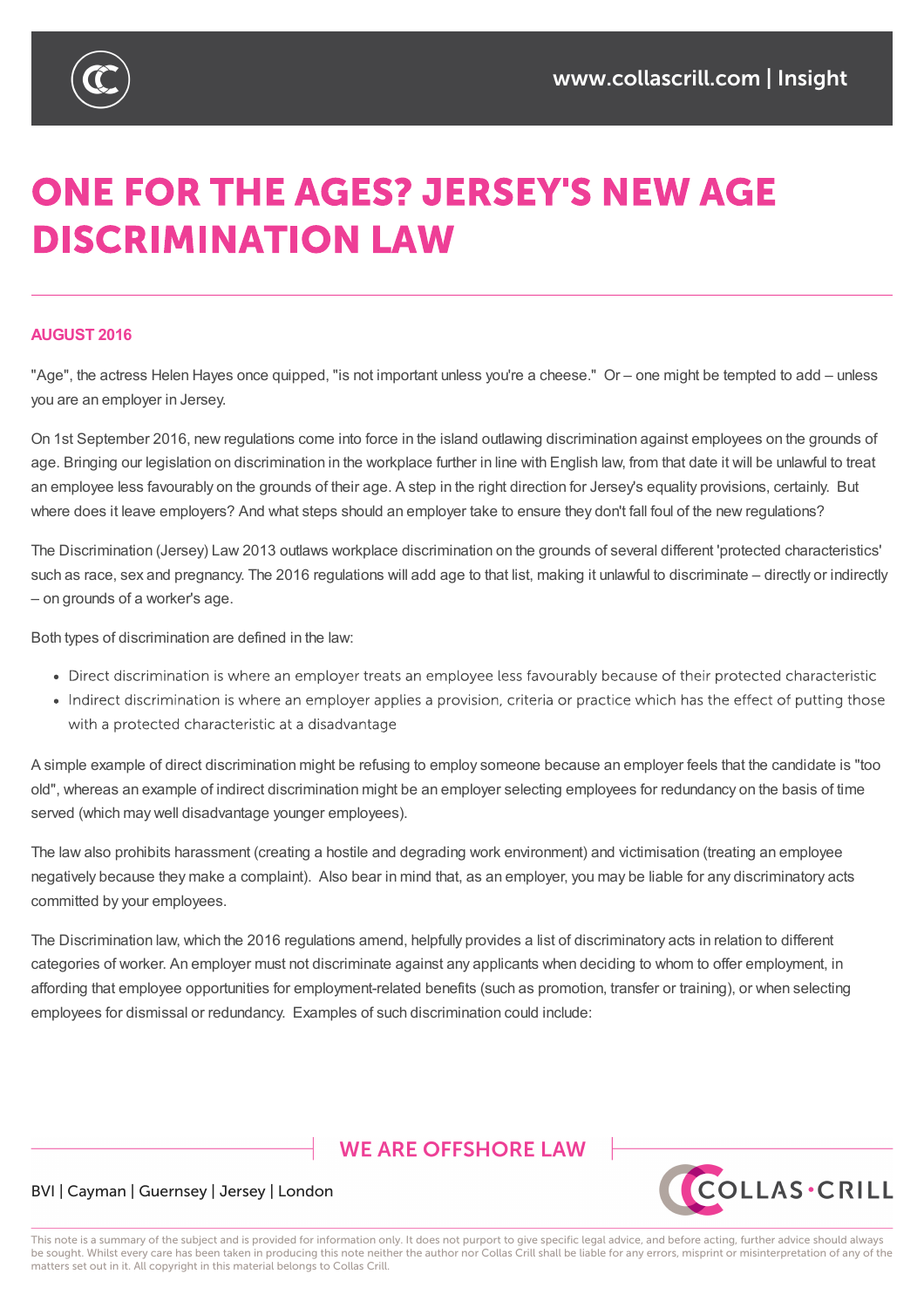• Not employing someone because the employer, without justification, feels they are too old or too young

The Discrimination law, which the 2016 regulations amend, helpfully provides a list of discriminatory acts in relation to different categories of worker. An employer must not discriminate against any application  $\mathcal{L}$ 

- Not letting an older employee go on a training course because the employer feels they will not get a long-term benefit out of it
- Dismissing an employee because they are older and likely to retire soon

employees for dismissal or redundancy. Examples of such discrimination could include:

Calculating redundancy payments differently for individual employees based on their respective ages alone

As well as employees, the 2016 regulations also prohibit discrimination against other types of workers including contract staff and volunteers. Other entities are also included, such as professional and trade organisations, as well as partnerships and employment agencies. Even non-employers may have to make themselves aware of the law, as those who provide goods, services or premises (including clubs) to the general public also have a duty to not discriminate against any of their clientele.

There are, of course, exclusions. The regulations provide that an employer does not directly discriminate on the grounds of age if the decision they make is a "proportionate means of achieving a legitimate aim." In other words, it depends on why the employee has discriminated. If the employee was treated less favourably for a genuine reason (such as capability to the job), and that treatment was no more than was necessary, the treatment may well be entirely lawful. If a construction firm chooses to not employ an elderly candidate because it is obvious that they cannot cope with the physical demands of the job, then that may be justified. If a sporting goods company rejects an elderly candidate for, say, a product tester position (which would entail lots of strenuous physical activity) that could be justified. However, if that same company rejects an elderly applicant because they do not 'fit in' with a youthful, sporty image, that would almost certainly be discriminatory. Similarly, the regulations make it clear that the provision of benefits to employees based on their length of service is not discriminatory.

An exclusion specifically listed in the regulations is for persons who are "nearing retirement age", which is defined as being within six months of either pensionable age (which currently ranges from 65 to 67 years of age, depending on your date of birth) or any higher retirement age as set by an employer. If this is the case, an employer may lawfully take that person's age into account when deciding whether to recruit, promote, transfer or provide training to them.

A big question raised by the introduction of the regulations is, of course, retirement. Specifically, is it lawful for an employer to impose a mandatory retirement age? According to the regulations: yes, for now, but only if certain criteria are met. Under the regulations, an employer does *not* commit an act of direct discrimination if they dismiss an employee who has reached pensionable age or higher (if the employer has a higher set retirement age) *if* the employer has a policy of requiring employees to retire at such an age.

For an employer, there are several points to note here. Firstly, the employee must have reached at least pensionable age. Dismissing an employee who has not yet reached pensionable age could still leave you open to charges of direct discrimination on the grounds of age. Furthermore, even if an employee has reached pensionable age, but the company operates a higher retirement age which the employee has not yet reached, then dismissing them could still be unlawful. Secondly, the employer must have a policy of requiring employees to retire at a set age. While no guidelines are given as to the creation of such a policy, it seems sensible for employees to have any such age written down in an employment handbook or other document, which is accessible by all employees at any time and which is drawn to the employee's attention at key moments (for example, when that employee starts work with their employer).

Similarly, the regulations also amend the Employment (Jersey) Law 2003 to clarify that age discrimination will not have occurred if, on

### **WE ARE OFFSHORE I AW**



#### BVI | Cayman | Guernsey | Jersey | London

This note is a summary of the subject and is provided for information only. It does not purport to give specific legal advice, and before acting, further advice should always be sought. Whilst every care has been taken in producing this note neither the author nor Collas Crill shall be liable for any errors, misprint or misinterpretation of any of the matters set out in it. All copyright in this material belongs to Collas Crill.